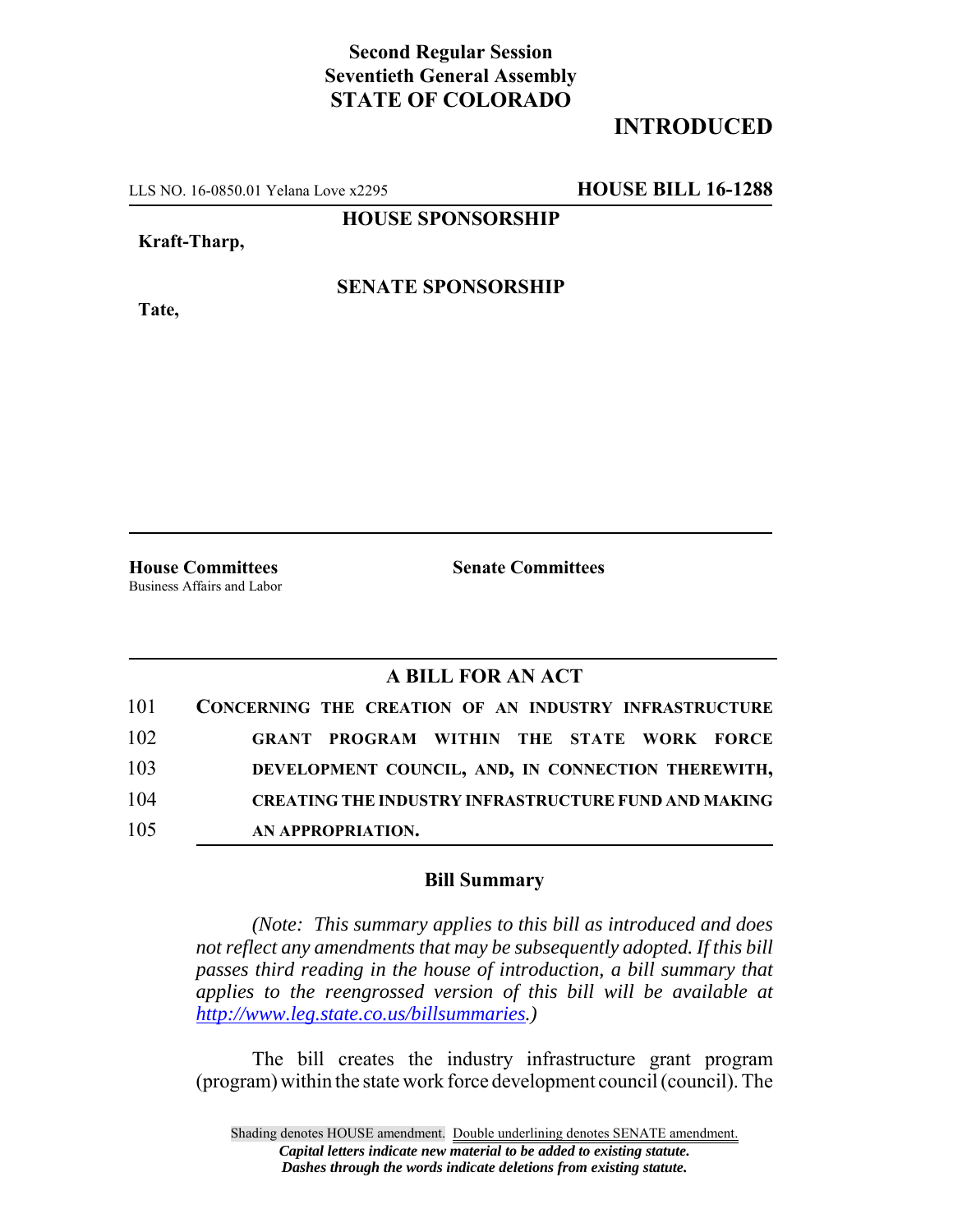council is required to work with an authorized entity to award grants to entities that develop and maintain industry competency standardization to support businesses in their implementation of work site training programs that are organized in conjunction with education entities.

The bill creates the industry infrastructure fund to pay for the program. The fund consists of general fund money, a donation from the authorized nonprofit entity, and any other gifts, grants, or donations that the council receives.

*Be it enacted by the General Assembly of the State of Colorado:*

 **SECTION 1. Legislative declaration.** (1) The general assembly finds and declares that:

- (a) Consistently, across industries and businesses of all sizes, a lack of experiential learning is one of the most significant barriers to a reliable supply of skilled talent ready for high-quality careers;
- (b) Colorado has a highly educated work force; however, too many of these individuals are underemployed due to a lack of on-the-job training and work experience;
- (c) To close this gap, businesses must lead the development of generally accepted industry-specific competencies with which education and training in schools, labs, and in-the-workplace learning can align;
- (d) Colorado is known nationally as a leader in public-private partnerships, showing that industry has acknowledged that businesses must play a critical role not only in determining and defining the competencies needed but also in providing opportunities for training in the workplace; and
- (e) Colorado has implemented several innovations in education and work force development, which provide the foundation for this work, and we can build upon that to integrate deep workplace training alongside the theories taught in the classroom.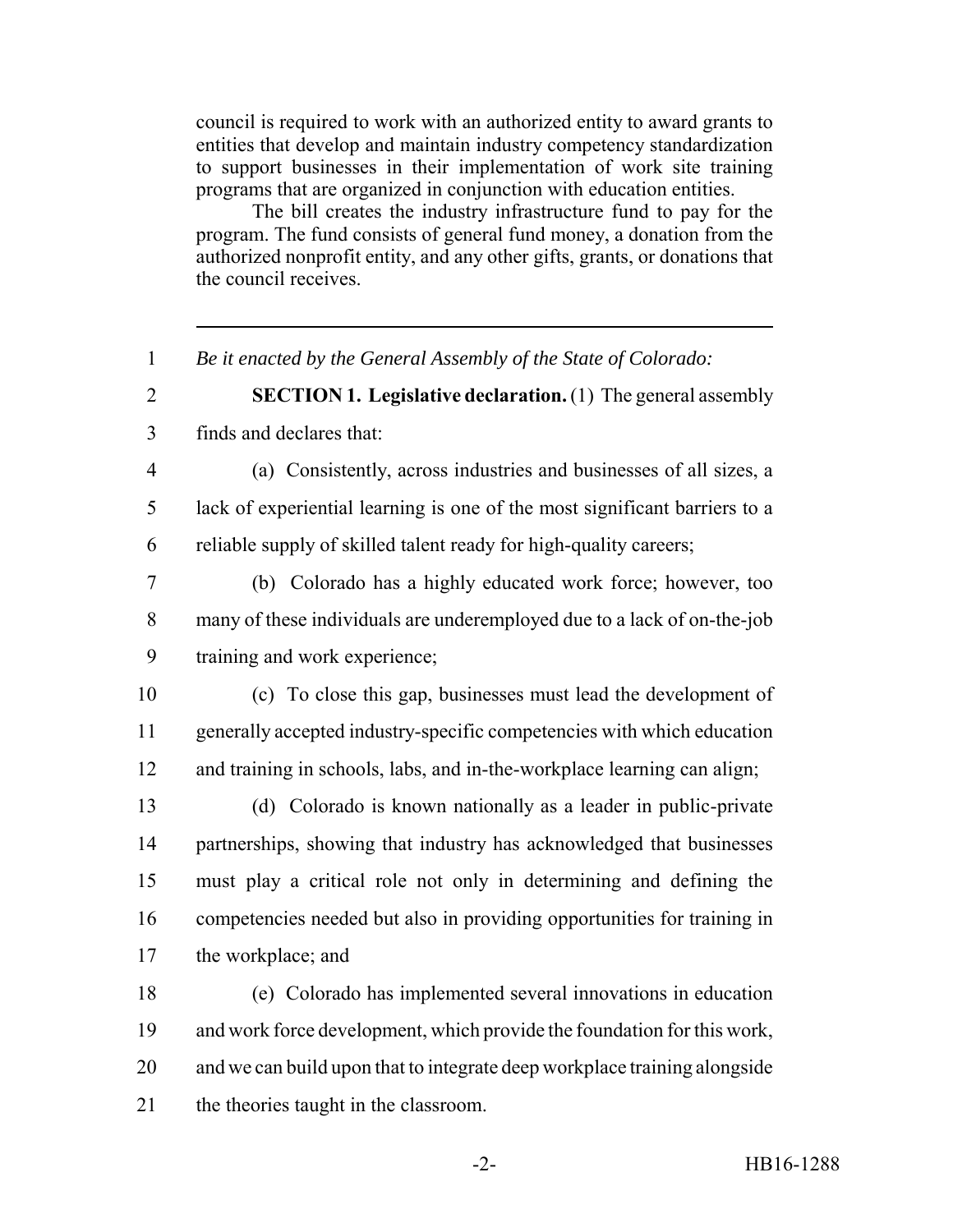| $\mathbf{1}$   | <b>SECTION 2.</b> In Colorado Revised Statutes, add part 4 to article                   |
|----------------|-----------------------------------------------------------------------------------------|
| $\overline{2}$ | 46.3 of title 24 as follows:                                                            |
| 3              | PART <sub>4</sub>                                                                       |
| $\overline{4}$ | <b>INDUSTRY INFRASTRUCTURE GRANT PROGRAM</b>                                            |
| 5              | 24-46.3-401. Definitions. As USED IN THIS PART 4, UNLESS THE                            |
| 6              | <b>CONTEXT OTHERWISE REQUIRES:</b>                                                      |
| 7              | (1) "AUTHORIZED NONPROFIT ENTITY" MEANS AN ENTITY THAT                                  |
| 8              | COLLABORATES WITH THE COLORADO WORK FORCE DEVELOPMENT                                   |
| 9              | COUNCIL TO ADMINISTER THE INDUSTRY INFRASTRUCTURE GRANT                                 |
| 10             | PROGRAM. "AUTHORIZED NONPROFIT ENTITY" DOES NOT INCLUDE A C4                            |
| 11             | ENTITY.                                                                                 |
| 12             | (2) "AWARDED ENTITY" MEANS AN ENTITY THAT HAS BEEN GIVEN                                |
| 13             | MONEY FROM THE INDUSTRY INFRASTRUCTURE GRANT PROGRAM.                                   |
| 14             | (3) "INDUSTRY-DEFINED COMPETENCIES" MEANS THE SPECIFIC                                  |
| 15             | KNOWLEDGE, SKILLS, AND ABILITIES THAT INDUSTRY LEADERS, EMPLOYER                        |
| 16             | ASSOCIATIONS, LABOR UNIONS, OR STATE AND LOCAL LABOR FEDERATIONS                        |
| 17             | HAVE COLLECTIVELY IDENTIFIED AS BEING CRITICAL TO A SPECIFIC                            |
| 18             | <b>THESE</b><br>OF OCCUPATIONS EFFECTIVELY.<br><b>OCCUPATION</b><br><b>GROUP</b><br>OR. |
| 19             | COMPETENCIES ARE BOTH FOUNDATIONAL AND TASK-SPECIFIC.                                   |
| 20             | "STATE COUNCIL" MEANS THE STATE WORK FORCE<br>(4)                                       |
| 21             | DEVELOPMENT COUNCIL CREATED IN SECTION 24-46.3-101.                                     |
| 22             | 24-46.3-402. Industry infrastructure grant program - creation.                          |
| 23             | THE INDUSTRY INFRASTRUCTURE GRANT PROGRAM IS HEREBY<br>(1)                              |
| 24             | CREATED IN THE STATE COUNCIL. THE PURPOSE OF THE PROGRAM IS TO                          |
| 25             | PARTNER WITH AUTHORIZED NONPROFIT ENTITIES TO PROVIDE MONEY TO                          |
| 26             | AWARDED ENTITIES THAT DEVELOP AND MAINTAIN THE INDUSTRY                                 |
| 27             | COMPETENCY STANDARDIZATION NEEDED TO SUPPORT BUSINESSES IN                              |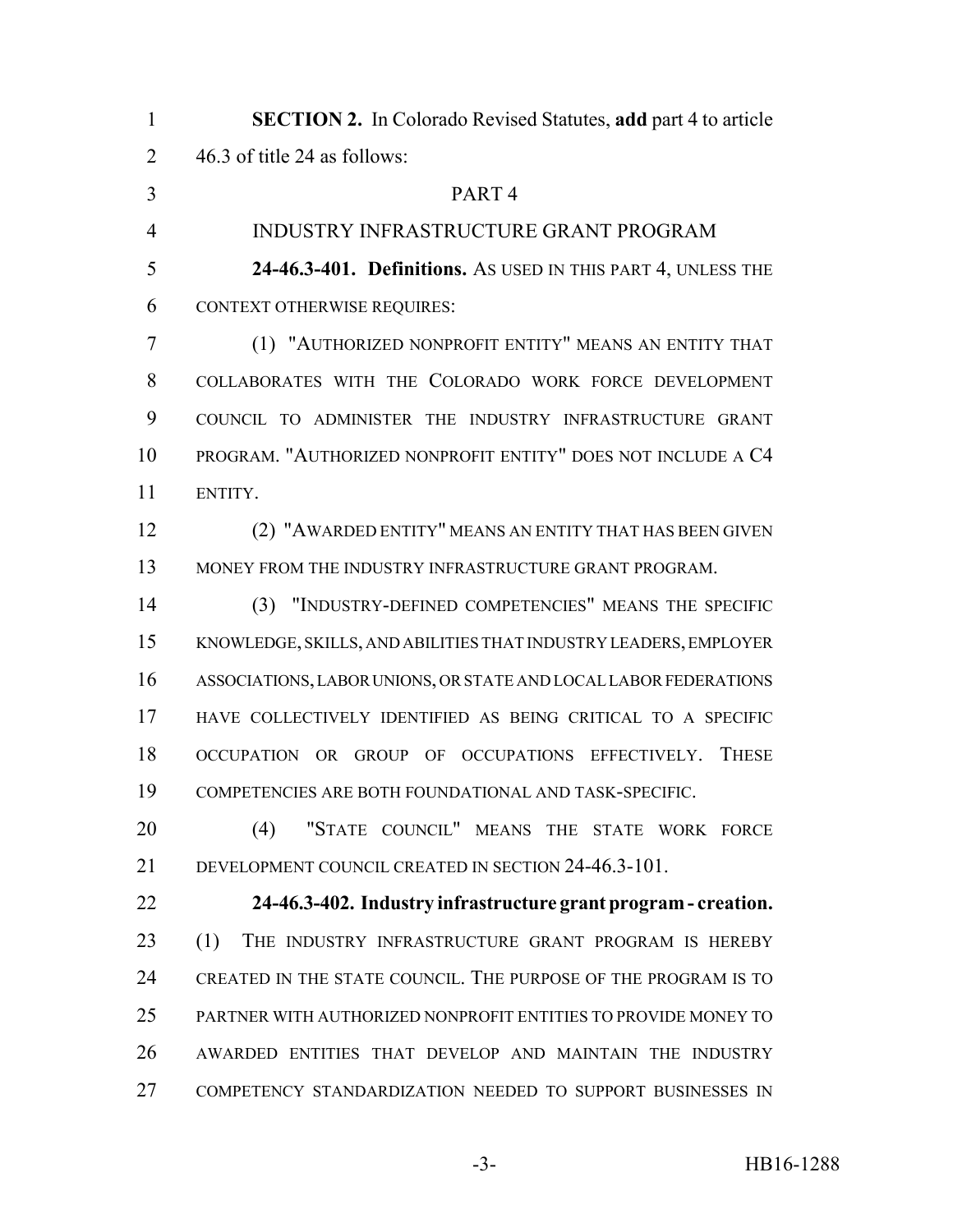THEIR IMPLEMENTATION OF WORK SITE TRAINING PROGRAMS.

(2) AN AUTHORIZED NONPROFIT ENTITY IS ONE THAT:

 (a) PARTNERS WITH BUSINESS ENTITIES TO ENSURE ACCESS TO TRAINING OPPORTUNITIES FOR STUDENTS UP TO AGE TWENTY-FOUR;

 (b) PROVIDES SUPPORT TO INDUSTRY ASSOCIATIONS AND TRAINING PARTNERS;

(c) FACILITATES INDUSTRY-DRIVEN TRAINING CENTERS;

8 (d) COORDINATES MULTI-INDUSTRY LEAD COMPETENCY IDENTIFICATION TO INFORM THE DEVELOPMENT OF WORKPLACE LEARNING CURRICULUM;

 (e) SERVES AS A TRANSLATIONAL MEDIUM BETWEEN GOVERNMENT, EDUCATION, AND BUSINESSES IN ORDER TO CREATE A COMMON NOMENCLATURE; AND

 (f) DONATES AT LEAST THREE HUNDRED THOUSAND DOLLARS TO 15 THE INDUSTRY INFRASTRUCTURE FUND, CREATED IN SECTION 24-46.3-404.

 (3) THE STATE COUNCIL MAY SEEK, ACCEPT, AND EXPEND GIFTS, GRANTS, OR DONATIONS FROM PRIVATE OR PUBLIC SOURCES FOR THE PURPOSES OF THIS SECTION. THE STATE COUNCIL SHALL TRANSMIT ALL MONEY RECEIVED THROUGH GIFTS, GRANTS, OR DONATIONS TO THE STATE TREASURER, WHO SHALL CREDIT THE MONEY TO THE INDUSTRY 21 INFRASTRUCTURE FUND, CREATED IN SECTION 24-46.3-404.

 **24-46.3-403. Use of grant money.** (1) AN AWARDED ENTITY MAY ONLY USE GRANT MONEY TO:

 (a) IDENTIFY INDUSTRY-SPECIFIC STANDARDS AND ASSESSMENTS FOR ACCOUNTABILITY AND IMPLEMENTATION OF COMPETENCIES WITHIN WORK FORCE PROGRAMS;

(b) IMPLEMENT INDUSTRY-DEFINED COMPETENCIES WITHIN WORK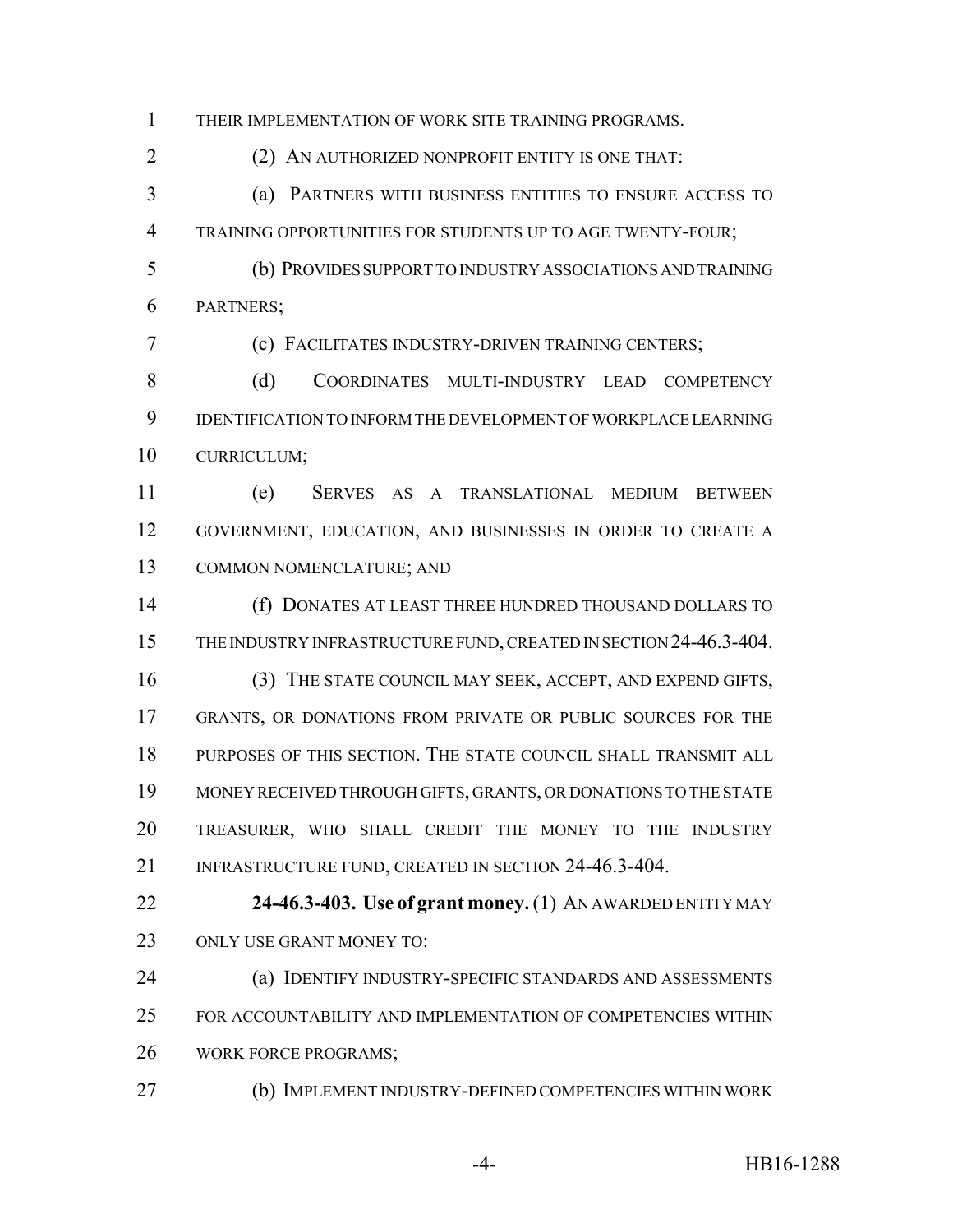FORCE PROGRAMS;

 (c) ASSIST BUSINESSES AND INDUSTRY ASSOCIATIONS WITH HUMAN RESOURCES TRAINING AND DEVELOPMENT; AND

 (d) COLLABORATE WITH ENTITIES TO FACILITATE TRAINING AND EDUCATION BETWEEN THE CLASSROOM AND BUSINESSES.

 **24-46.3-404. Industry infrastructure fund - creation.** (1) THE INDUSTRY INFRASTRUCTURE FUND, REFERRED TO IN THIS SECTION AS THE "FUND", IS HEREBY CREATED IN THE STATE TREASURY. THE FUND CONSISTS OF GIFTS, GRANTS, AND DONATIONS TO THE FUND AND ANY OTHER MONEY THAT THE GENERAL ASSEMBLY MAY APPROPRIATE OR TRANSFER TO THE FUND.

 (2) THE STATE TREASURER SHALL CREDIT ALL INTEREST AND INCOME DERIVED FROM THE DEPOSIT AND INVESTMENT OF MONEY IN THE 14 FUND TO THE FUND.

 (3) STATE MONEY IN THE FUND IS CONTINUOUSLY APPROPRIATED TO THE STATE COUNCIL TO ADMINISTER THE INDUSTRY INFRASTRUCTURE GRANT PROGRAM.

 (4) THE STATE TREASURER SHALL TRANSFER ALL UNEXPENDED AND UNENCUMBERED STATE MONEY IN THE FUND ON JULY 1,2019, TO THE GENERAL FUND.

 **24-46.3-405. Reporting.** (1) ON OR BEFORE JANUARY 1, 2017, 22 AND ON OR BEFORE JANUARY 1 OF THE NEXT THREE YEARS THEREAFTER, THE STATE COUNCIL SHALL PREPARE A REPORT ON THE GRANT PROGRAM THAT INCLUDES INFORMATION ON:

- **(a) THE AUTHORIZED NONPROFIT ENTITY, IF ANY**;
- (b) INDUSTRY SECTORS IDENTIFIED;
- (c) A LIST OF COMPETENCIES IN EACH SECTOR; AND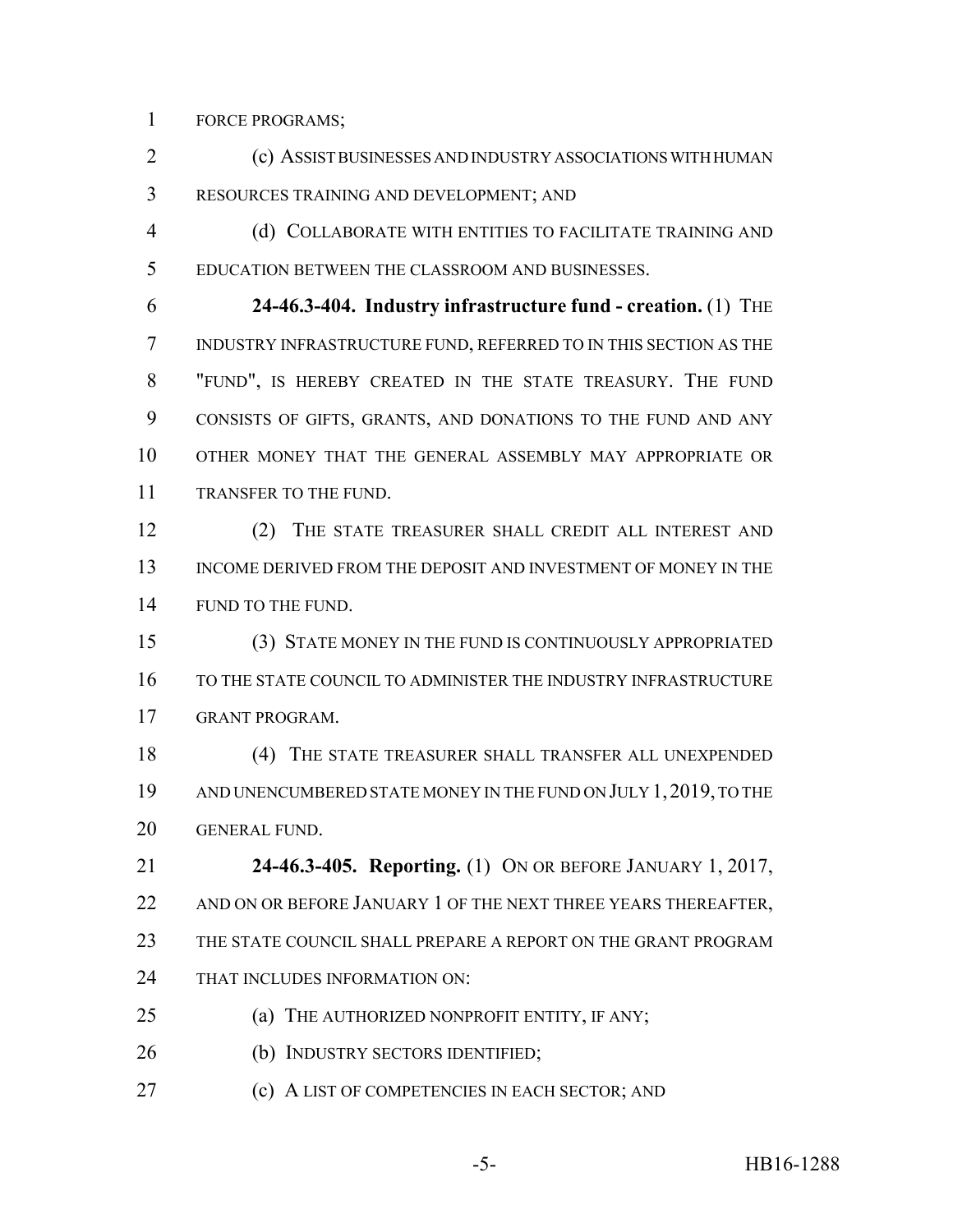| $\mathbf{1}$   | (d) ANY OTHER MEASURABLE OUTCOMES THE STATE COUNCIL                          |
|----------------|------------------------------------------------------------------------------|
| $\overline{2}$ | DEEMS APPROPRIATE. THE STATE COUNCIL SHALL INCLUDE THE REPORT IN             |
| 3              | THE ANNUAL COLORADO TALENT REPORT, DESCRIBED IN SECTION                      |
| $\overline{4}$ | $24-46.3-103(3)(a)$ .                                                        |
| 5              | 24-46.3-406. Repeal. THIS PART 4 IS REPEALED, EFFECTIVE JULY                 |
| 6              | 1, 2021.                                                                     |
| $\overline{7}$ | <b>SECTION 3.</b> In Colorado Revised Statutes, 24-46.3-103, amend           |
| 8              | $(3)$ (a) (VI) and (3) (a) (VII); and <b>add</b> (3) (a) (VIII) as follows:  |
| 9              | 24-46.3-103. Key industries talent pipeline working group.                   |
| 10             | $(3)$ (a) In doing the work specified in subsection (2) of this section, the |
| 11             | state council, in partnership with the department of higher education, the   |
| 12             | department of education, the department of labor and employment, and         |
| 13             | the Colorado office of economic development, shall coordinate the            |
| 14             | production of an annual Colorado talent report. In preparing the annual      |
| 15             | Colorado talent report, the state council, the departments, and the office   |
| 16             | may use previously collected data and are not required to collect new data   |
| 17             | for the purposes of the report. The talent report shall:                     |
| 18             | (VI) Include recommendations related to advancing talent pipeline            |
| 19             | and career pathways development; and                                         |
| 20             | (VII) Include recommendations regarding the alignment and                    |
| 21             | consistency of data nomenclature, collection practices, and data-sharing;    |
| 22             | <b>AND</b>                                                                   |
| 23             | (VIII)<br>INCLUDE THE REPORT REGARDING<br>THE<br><b>INDUSTRY</b>             |
| 24             | INFRASTRUCTURE GRANT PROGRAM, PREPARED AS REQUIRED BY SECTION                |
| 25             | 24-46.3-405.                                                                 |
| 26             | <b>SECTION 4. Appropriation.</b> For the 2016-17 state fiscal year           |
| 27             | and the subsequent two fiscal years, if the state work force development     |